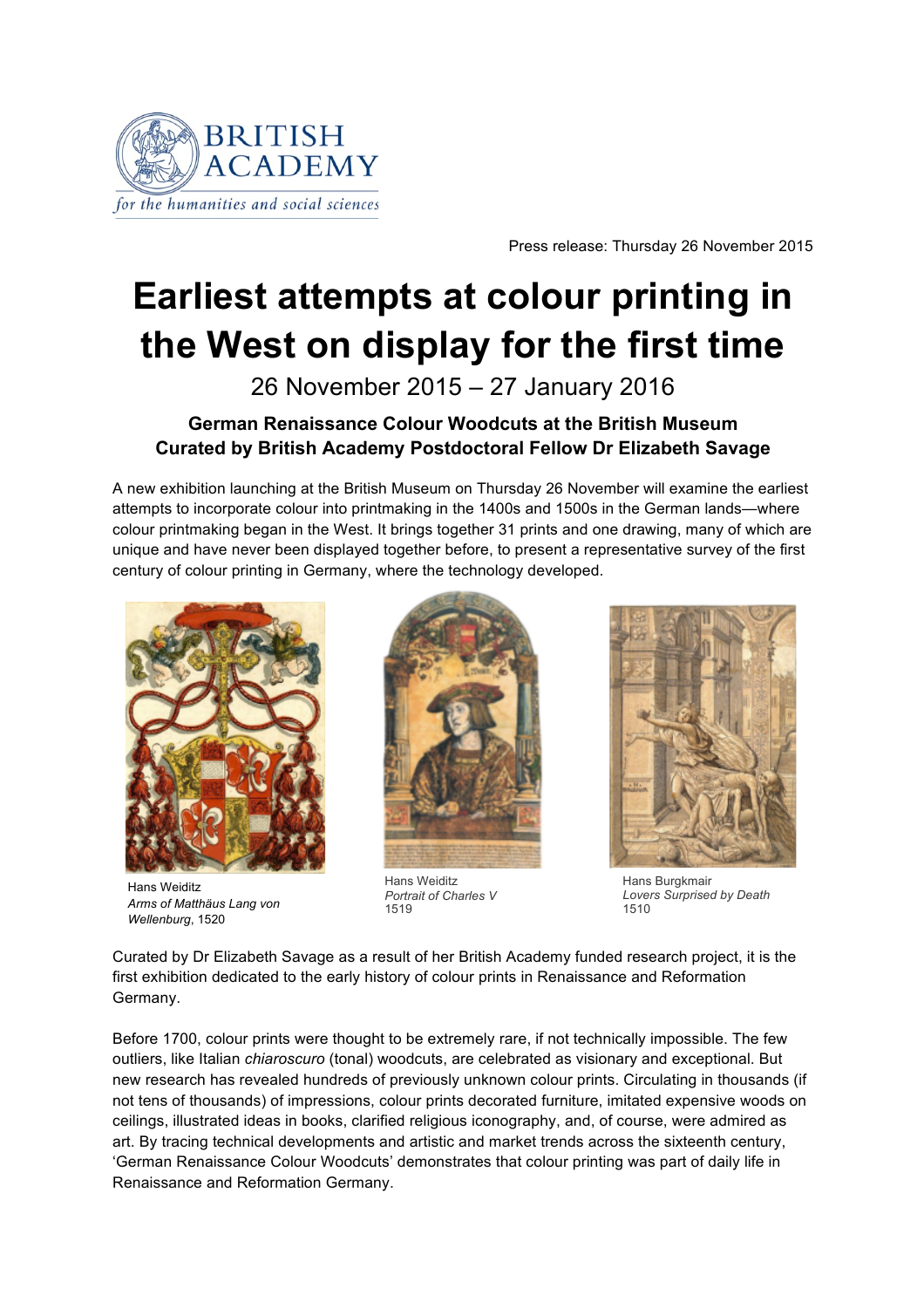Dr Savage, British Academy Postdoctoral Fellow, said:

"The history of prints is usually in black and white, but early prints were vibrant. Late medieval and early modern German printers pushed the emergent technology of the printing press to its limits in their quest to print colour. They, not the artists, controlled this artistic effect. The British Museum holds one of the world's largest collections of early colour prints, so this is a unique opportunity to see how printers manipulated different palettes and achieved a range of stunning visual effects 500 years before Photoshop."

The exhibition is arranged in five sections. Highlights include three of the six woodcuts printed with gold in early modern Europe.

It begins with the origins of printmaking in the West, or colour printmaking before chiaroscuro. Generations before Johannes Gutenberg invented the printing press, images were printed by hand by stamping or block-printing. They would have been considered incomplete without paint. In 1507 and 1508, patrons of Lucas Cranach and Hans Burgkmair competed to create woodcuts printed in gold. Cranach's *St George* (1507) is the earliest known single-sheet, or 'fine art', colour print.

The second section explores production in Strasbourg in the 1510s, a short-lived hotbed of colour printmaking. It presents Hans Baldung's *Preparation for the Witches' Sabbath* (1510) and a newly identified copy by Lucantonio degli Uberti (1516), who was then active in Venice. Also in Venice in 1516, Ugo da Carpi claimed to have invented chiaroscuro woodcut (with tonal contrast). Rather than a turning point for European art, was Ugo's great breakthrough really a close second—and could the first Italian colour print have been Lucantonio's copy of an older German woodcut?

The third section covers colour printing during the Reformation, for both Catholic and Protestant purposes, from c.1520 through the mid-1500s. *Holy Roman Emperor Charles V* (1519) was recently identified as the sixth woodcut printed with gold in early modern Europe. The seven inks of *Arms of Matthäus Lang von Wellenburg* (1520) make it the most complex woodcut printed for centuries.

The fourth section shows how people lived with and used colour prints in the late 1500s. Other impressions of Erasmus Loy's imitation *Intarsia Panels* and *Ornamental Design* (for a frieze) were pasted onto wooden furniture, walls and doors. A century later, the addition of new tone blocks to Albrecht Dürer's *Ulrich Varnbüler* (designed 1522, printed in colour c.1620) suggests a new market.

The fifth section shows presents one of the largest examples of other roles of colour in Renaissance printshops. Albrecht Dürer's woodcut *Great Column*, which is over 160cm/5ft tall, may have imitated the paint as well as the design of the drawing it is based upon (also on display).

### **Catalogue**

The exhibition coincides with the publication of *Printing Colour 1400–1700: History, Techniques, Functions and Receptions*, edited by Ad Stijnman and Elizabeth Savage (Brill, 2015). Bringing together research from 24 contributors, it is the first handbook of early modern colour-printing techniques. The first printing sold out before the UK launch; the second printing is now available.

### **Visiting**

| Admission:     | Free and open to all.                                            |
|----------------|------------------------------------------------------------------|
| Opening hours: | 10.00–17.30 Saturday to Thursday and 10.00–20.30 Fridays.        |
| Location:      | Room 90, British Museum, Great Russell Street, London, WC1B 3DG. |

### **Editor**'**s notes:**